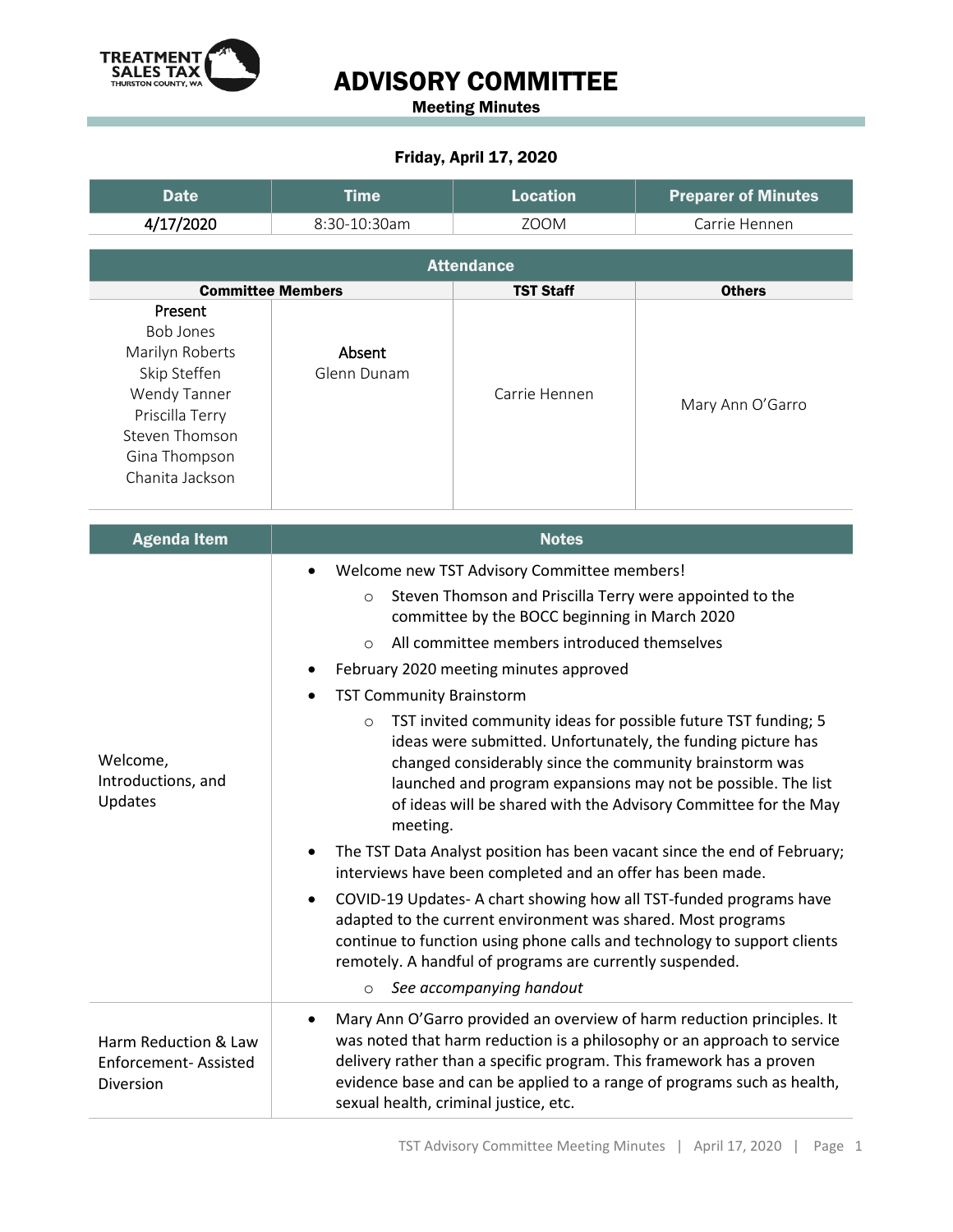

## ADVISORY COMMITTEE

Meeting Minutes

| <b>Agenda Item</b>          | <b>Notes</b>                                                                                                                                                                                                                                                                                                                                                                                                                                                                                                                                                                                                                                                                                                                                                                                                                            |  |
|-----------------------------|-----------------------------------------------------------------------------------------------------------------------------------------------------------------------------------------------------------------------------------------------------------------------------------------------------------------------------------------------------------------------------------------------------------------------------------------------------------------------------------------------------------------------------------------------------------------------------------------------------------------------------------------------------------------------------------------------------------------------------------------------------------------------------------------------------------------------------------------|--|
|                             | See accompanying handout<br>$\circ$                                                                                                                                                                                                                                                                                                                                                                                                                                                                                                                                                                                                                                                                                                                                                                                                     |  |
|                             | Mary Ann also provided an update on Law-Enforcement Assisted<br>Diversion (LEAD) in Thurston County. LEAD is a national model<br>originating in Seattle through which law enforcement officers have the<br>option of connecting individuals with case management and other<br>services instead of making an arrest. An attempt at implementing LEAD<br>locally several years ago faced numerous challenges. Thurston County is<br>currently refining a proposal to launch a new version of LEAD with<br>funding from the Health Care Authority.                                                                                                                                                                                                                                                                                         |  |
|                             | See accompanying handout<br>$\circ$                                                                                                                                                                                                                                                                                                                                                                                                                                                                                                                                                                                                                                                                                                                                                                                                     |  |
|                             | Discussion focused on the following:                                                                                                                                                                                                                                                                                                                                                                                                                                                                                                                                                                                                                                                                                                                                                                                                    |  |
|                             | The role of peers in implementing LEAD<br>$\circ$                                                                                                                                                                                                                                                                                                                                                                                                                                                                                                                                                                                                                                                                                                                                                                                       |  |
|                             | How an updated LEAD program will be an improvement on the<br>$\circ$<br>previous model                                                                                                                                                                                                                                                                                                                                                                                                                                                                                                                                                                                                                                                                                                                                                  |  |
|                             | How individuals will be handed off from law enforcement to<br>$\circ$<br>case management/ services                                                                                                                                                                                                                                                                                                                                                                                                                                                                                                                                                                                                                                                                                                                                      |  |
|                             | Which law enforcement agencies will participate<br>$\circ$                                                                                                                                                                                                                                                                                                                                                                                                                                                                                                                                                                                                                                                                                                                                                                              |  |
|                             | Hours of coverage<br>$\circ$                                                                                                                                                                                                                                                                                                                                                                                                                                                                                                                                                                                                                                                                                                                                                                                                            |  |
| <b>TST Finance Check In</b> | Staff provided updates on TST revenue and spending in 2019:<br>In 2019, TST revenue almost exactly equaled expenditures--<br>$\circ$<br>\$6.4m<br>A spreadsheet showing budget v. expenditures for each TST<br>$\circ$<br>program was shared.<br>The spreadsheet also showed leveraged funds for each program.<br>$\circ$<br>Some TST programs leverage significant outside funding-for<br>example, many TST-funded youth treatment programs blend TST<br>with Medicaid and other funding; TST is a small portion of<br>overall budget and allows these programs to serve youth who do<br>not qualify for Medicaid. Conversely, some programs, such as<br>TST-funded jail programs are almost entirely funded by TST.<br>These programs do not leverage much outside funding, as there<br>are few other fund sources available to them. |  |
|                             | Staff and the committee discussed the changing TST fiscal picture:                                                                                                                                                                                                                                                                                                                                                                                                                                                                                                                                                                                                                                                                                                                                                                      |  |
|                             | Good news-- TST has a significant fund balance (over \$5m)<br>$\circ$                                                                                                                                                                                                                                                                                                                                                                                                                                                                                                                                                                                                                                                                                                                                                                   |  |
|                             | Bad news-- Revenues in 2020 are expected to decline<br>$\circ$<br>significantly, but it is not yet known by how much                                                                                                                                                                                                                                                                                                                                                                                                                                                                                                                                                                                                                                                                                                                    |  |
|                             | The picture has shifted from one in which TST was likely to be<br>$\circ$<br>able to fund program expansions or creations to one in which<br>maintaining current services may not be possible                                                                                                                                                                                                                                                                                                                                                                                                                                                                                                                                                                                                                                           |  |
|                             | The group discussed how to plan for this budget scenario,<br>$\circ$<br>including asking programs directly about the impact of possible<br>budget cuts                                                                                                                                                                                                                                                                                                                                                                                                                                                                                                                                                                                                                                                                                  |  |